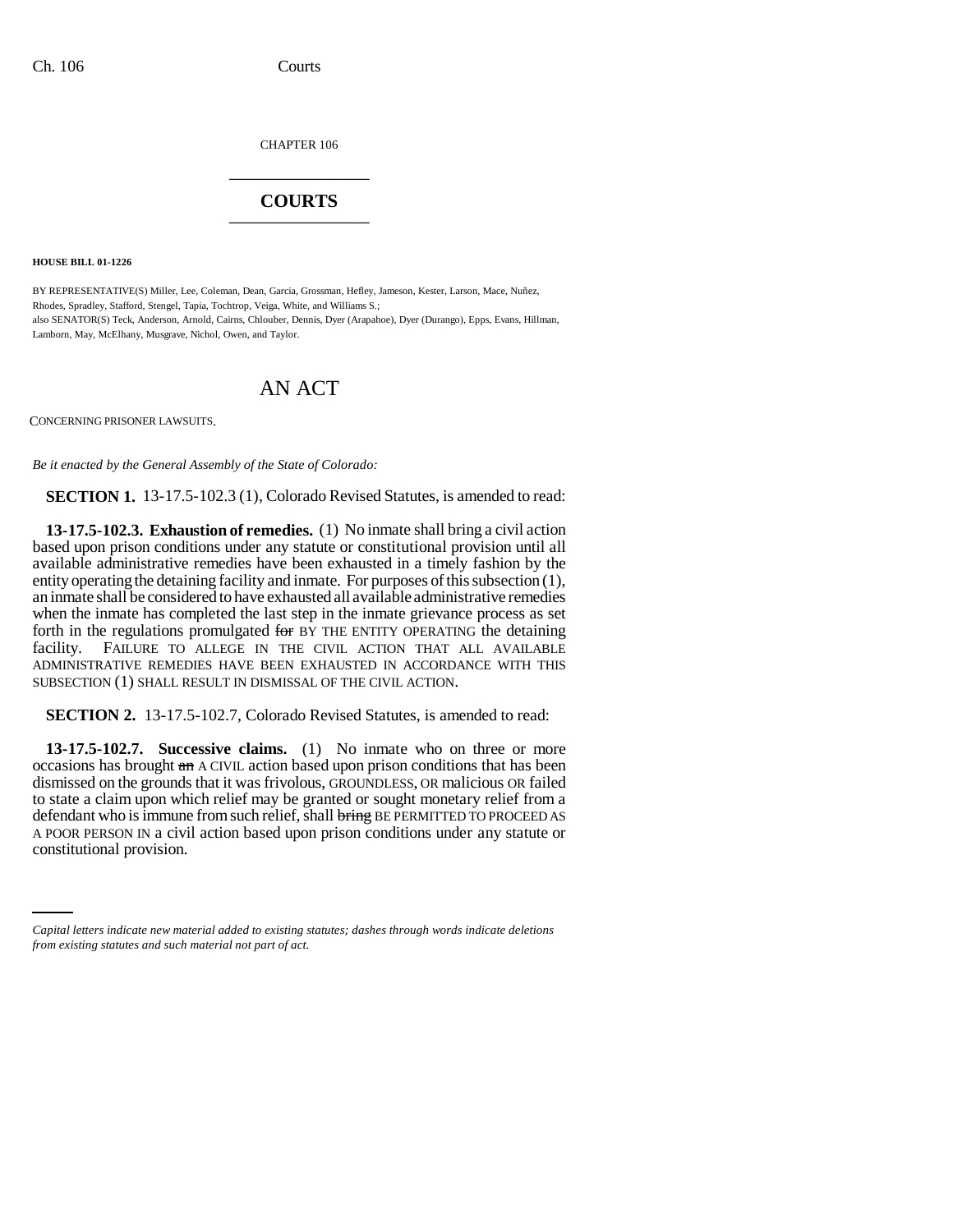(2) Notwithstanding THE PROVISIONS OF subsection (1) of this section, an inmate may file a suit PROCEED AS A POOR PERSON IN A CIVIL ACTION with the written permission of a judge of the court in which the action is to be filed or if the inmate IF THE JUDGE FINDS THAT THE ACTION ALLEGES SUFFICIENT FACTS WHICH, IF ASSUMED TO BE TRUE, WOULD DEMONSTRATE THAT THE INMATE is in imminent danger of serious physical injury.

(3) (a) A COPY OF ANY COURT ORDER THAT DISMISSES AN INMATE'S CIVIL ACTION ON THE GROUNDS THAT IT IS FRIVOLOUS, GROUNDLESS, OR MALICIOUS OR FAILS TO STATE A CLAIM UPON WHICH RELIEF MAY BE GRANTED OR SEEKS MONETARY RELIEF FROM A DEFENDANT WHO IS IMMUNE FROM SUCH RELIEF SHALL BE MAILED BY THE COURT CLERK TO THE COLORADO ATTORNEY GENERAL, WHETHER OR NOT THE ATTORNEY GENERAL ENTERED AN APPEARANCE IN THE CIVIL ACTION, AND WHETHER OR NOT THE CIVIL ACTION INVOLVED A STATE CORRECTIONAL FACILITY OR STATE DEFENDANT. THE ATTORNEY GENERAL SHALL MONITOR THE DISMISSALS DESCRIBED IN THIS PARAGRAPH (a).

(b) THE ATTORNEY GENERAL SHALL INFORM THE STATE JUDICIAL DEPARTMENT OR THE CHIEF JUDGE OF EACH JUDICIAL DISTRICT WHENEVER THE ATTORNEY GENERAL BECOMES AWARE THAT AN INMATE HAS BEEN ASSESSED THREE OR MORE DISMISSALS AS DESCRIBED IN PARAGRAPH (a) OF THIS SUBSECTION (3). EACH JUDICIAL DISTRICT SHALL MAINTAIN A REGISTRY OF SUCH INFORMATION. AN INMATE LISTED IN THE REGISTRY WHO BRINGS A CIVIL ACTION SHALL BE SUBJECT TO THE PROVISIONS OF SUBSECTIONS (1) AND (2) OF THIS SECTION.

**SECTION 3.** 13-17.5-103, Colorado Revised Statutes, is amended to read:

**13-17.5-103. Filing fees.** (1) An inmate seeking to bring a WHO SEEKS TO PROCEED IN ANY civil action or appeal a judgment in a civil action without prepayment of fees, in addition to filing any required affidavit, shall submit a copy of the inmate's trust fund account statement for the six-month period immediately preceding the filing of the complaint or notice of appeal CIVIL ACTION, certified by an appropriate official at the detaining facility. If the inmate account demonstrates that the inmate has sufficient funds to pay the filing fee, OR IF THE ACTION ON ITS FACE IS FRIVOLOUS, GROUNDLESS, OR MALICIOUS, OR FAILS TO STATE A CLAIM UPON WHICH RELIEF MAY BE GRANTED OR SEEKS MONETARY RELIEF FROM A DEFENDANT WHO IS IMMUNE FROM SUCH RELIEF, the motion to proceed as a poor person shall be denied.

(2) Any inmate who is allowed to proceed in the civil action as a poor person shall be required to pay the full amount of the filing fee AND SERVICE OF PROCESS FEES PREVIOUSLY PAID BY THE COURT in the following instalments INSTALLMENTS:

(a) If the inmate has ten dollars or more in his or her inmate trust fund account, make an initial partial payment in accordance with the order of the court; and

(b) REGARDLESS IF THE INMATE HAS TEN DOLLARS IN HIS OR HER INMATE ACCOUNT AT THE TIME OF THE FILING OF THE CIVIL ACTION, make continuing monthly payments to the court equal to twenty percent of the preceding month's deposits in the inmate's trust account until the FILING fee is AND SERVICE OF PROCESS FEES PREVIOUSLY PAID BY THE COURT ARE paid in full.